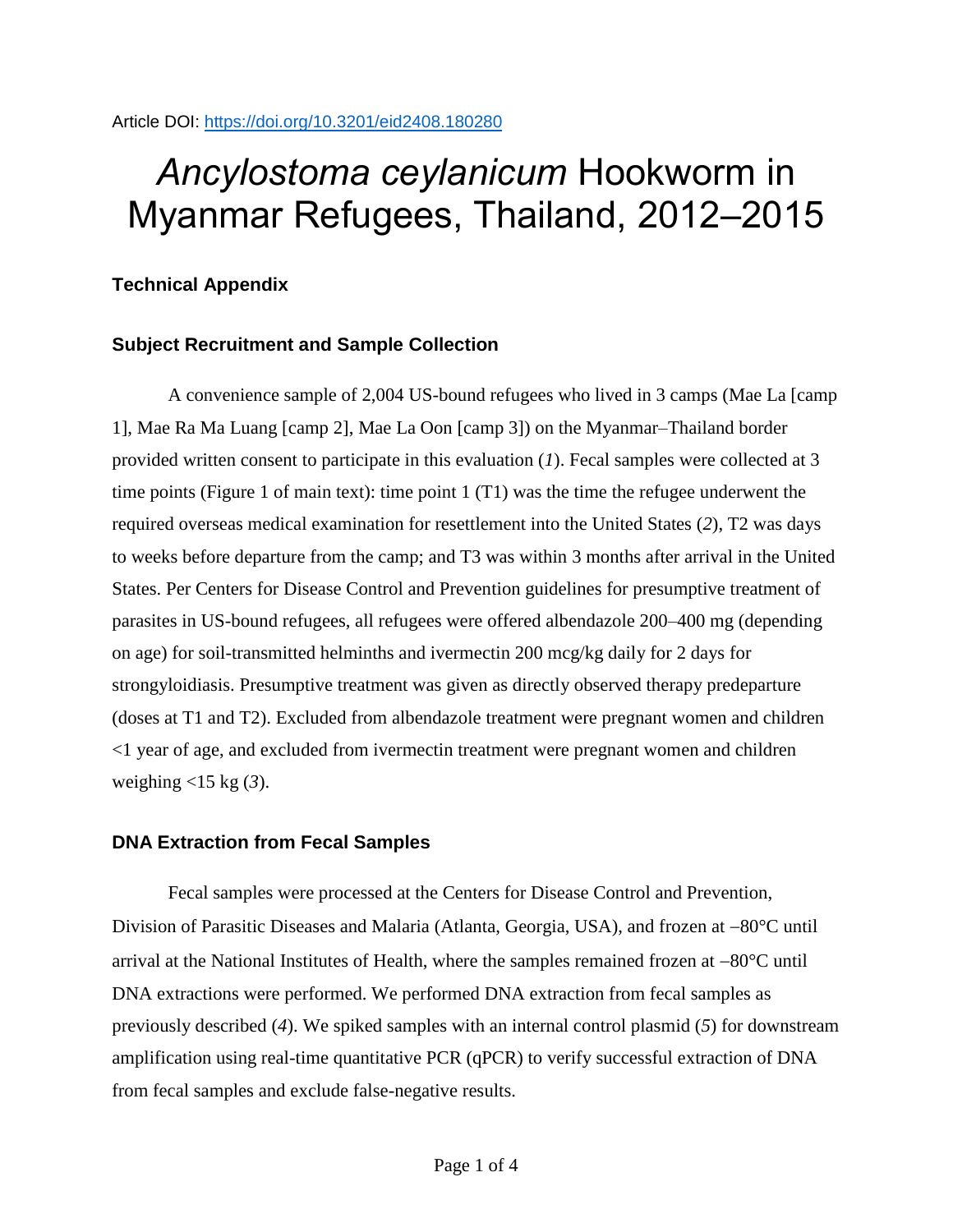# **Single-Nucleotide Polymorphism Detection in** *Necator americanus***–Positive Samples**

We tested additional samples from group members who were cured and had *N. americanus*  $DNA >150$  pg/ $\mu$ L (on the basis of the standard curve) for single-nucleotide polymorphism (SNP) 200 using allelic discrimination primers and probes for SNP167 and SNP200.

We ran all samples plus positive and negative controls in 10- $\mu$ L reactions with TaqMan Fast Advanced Master Mix 2x buffer (ThermoFisher Scientific, Waltham, MA, USA). By using the Viia 7 Real-Time PCR system (ThermoFisher Scientific), an initial 95°C 20-second incubation was followed by 2-step PCR cycling between 95°C for 1 second and 60°C for 20 seconds for 55 cycles. Each sample was run in triplicate. We constructed wild type (WT) and mutant plasmids as positive controls (Integrated DNA Technologies, Skokie, IL, USA) for each SNP and used a 50:50 mix of plasmids for heterozygote–positive controls. Positive controls were run in three 10-fold dilutions. On the basis of positive-control cycle threshold  $(C_T)$  results for all qPCR plates, rules were created to define SNP200 WT (mutant  $C_T - WT C_T > 2$ ), SNP200 mutant (WT  $C_T$  – mutant  $C_T > 3$ ), and SNP200 heterozygote (mutant  $C_T$  – WT  $C_T$  is between –1 and 1). Similar rules were created to define SNP167 WT (mutant  $C_T$  – WT  $C_T$  >7), SNP167 mutant (WT  $C_T$  – mutant  $C_T > 4$ ), and SNP167 heterozygotes (mutant  $C_T$  – WT  $C_T$  is between –1.5 and 1.5).

#### **Statistical Analyses**

Odds ratios of risk factors for infection with *Ancylostoma ceylanicum* and *N. americanus* were determined by using a generalized linear model that used over dispersion with binomial distribution and logit-link, and maximum likelihood was performed by using JMP 12.0.1 (https://www.jmp.com/en\_us/home.html). These models tested the following parameters: sex; camp (1–3); age (infants and toddlers  $\langle 2 \rangle$  years of age, children 2–18 years of age, adults  $>18$ years of age); and co-infections with other soil-transmitted helminths (*Trichuris trichiura* roundworm, *Ascaris lumbricoides* roundworm, *Strongyloides stercoralis* roundworm, *N. americanus* hookworm, *A. ceylanicum* hookworm) and protozoa (*Cryptosporidium parvum*, *C. hominis*, *Entamoeba histolytica*, *Giardia duodenalis*).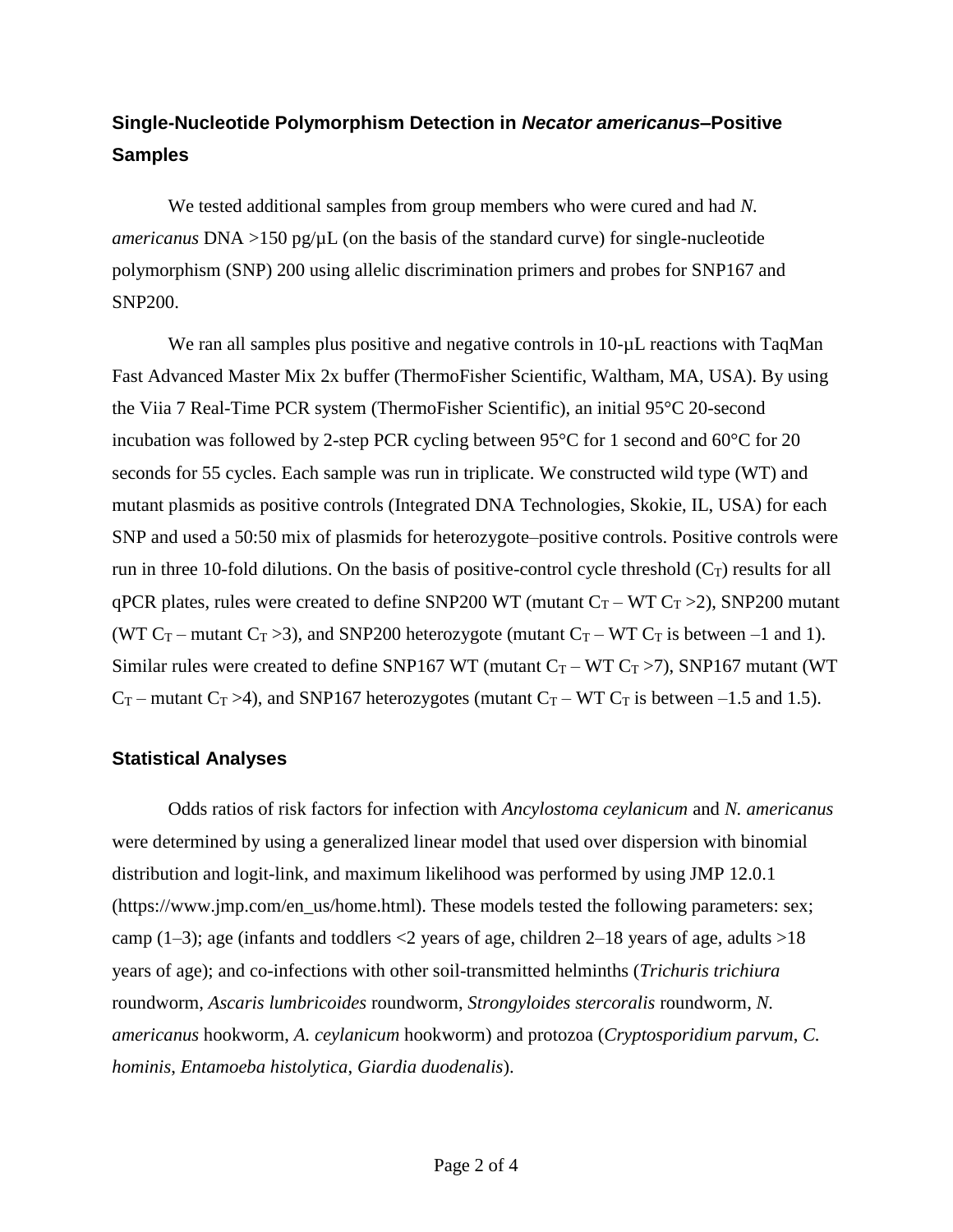#### **References**

- 1. Easton AV, Oliveira RG, O'Connell EM, Kepha S, Mwandawiro CS, Njenga SM, et al. Multi-parallel qPCR provides increased sensitivity and diagnostic breadth for gastrointestinal parasites of humans: field-based inferences on the impact of mass deworming. Parasit Vectors. 2016;9:38[.](https://www.ncbi.nlm.nih.gov/entrez/query.fcgi?cmd=Retrieve&db=PubMed&list_uids=26813411&dopt=Abstract) [PubMed](https://www.ncbi.nlm.nih.gov/entrez/query.fcgi?cmd=Retrieve&db=PubMed&list_uids=26813411&dopt=Abstract) <http://dx.doi.org/10.1186/s13071-016-1314-y>
- 2. Basuni M, Muhi J, Othman N, Verweij JJ, Ahmad M, Miswan N, et al. A pentaplex real-time polymerase chain reaction assay for detection of four species of soil-transmitted helminths. Am J Trop Med Hyg. 2011;84:338–43. [PubMed](https://www.ncbi.nlm.nih.gov/entrez/query.fcgi?cmd=Retrieve&db=PubMed&list_uids=21292911&dopt=Abstract) <http://dx.doi.org/10.4269/ajtmh.2011.10-0499>
- 3. Pilotte N, Papaiakovou M, Grant JR, Bierwert LA, Llewellyn S, McCarthy JS, et al. Improved PCRbased detection of soil transmitted helminth infections using a next-generation sequencing approach to assay design. PLoS Negl Trop Dis. 2016;10:e0004578. [PubMed](https://www.ncbi.nlm.nih.gov/entrez/query.fcgi?cmd=Retrieve&db=PubMed&list_uids=27027771&dopt=Abstract) <http://dx.doi.org/10.1371/journal.pntd.0004578>
- 4. George S, Kaliappan SP, Kattula D, Roy S, Geldhof P, Kang G, et al. Identification of *Ancylostoma ceylanicum* in children from a tribal community in Tamil Nadu, India using a semi-nested PCR-RFLP tool. Trans R Soc Trop Med Hyg. 2015;109:283-5. [PubMed](https://www.ncbi.nlm.nih.gov/entrez/query.fcgi?cmd=Retrieve&db=PubMed&list_uids=25618132&dopt=Abstract) <http://dx.doi.org/10.1093/trstmh/trv001>
- 5. Lang AH, Drexel H, Geller-Rhomberg S, Stark N, Winder T, Geiger K, et al. Optimized allele-specific real-time PCR assays for the detection of common mutations in *KRAS* and *BRAF*. J Mol Diagn. 2011;13:23–8. [PubMed](https://www.ncbi.nlm.nih.gov/entrez/query.fcgi?cmd=Retrieve&db=PubMed&list_uids=21227391&dopt=Abstract) <http://dx.doi.org/10.1016/j.jmoldx.2010.11.007>